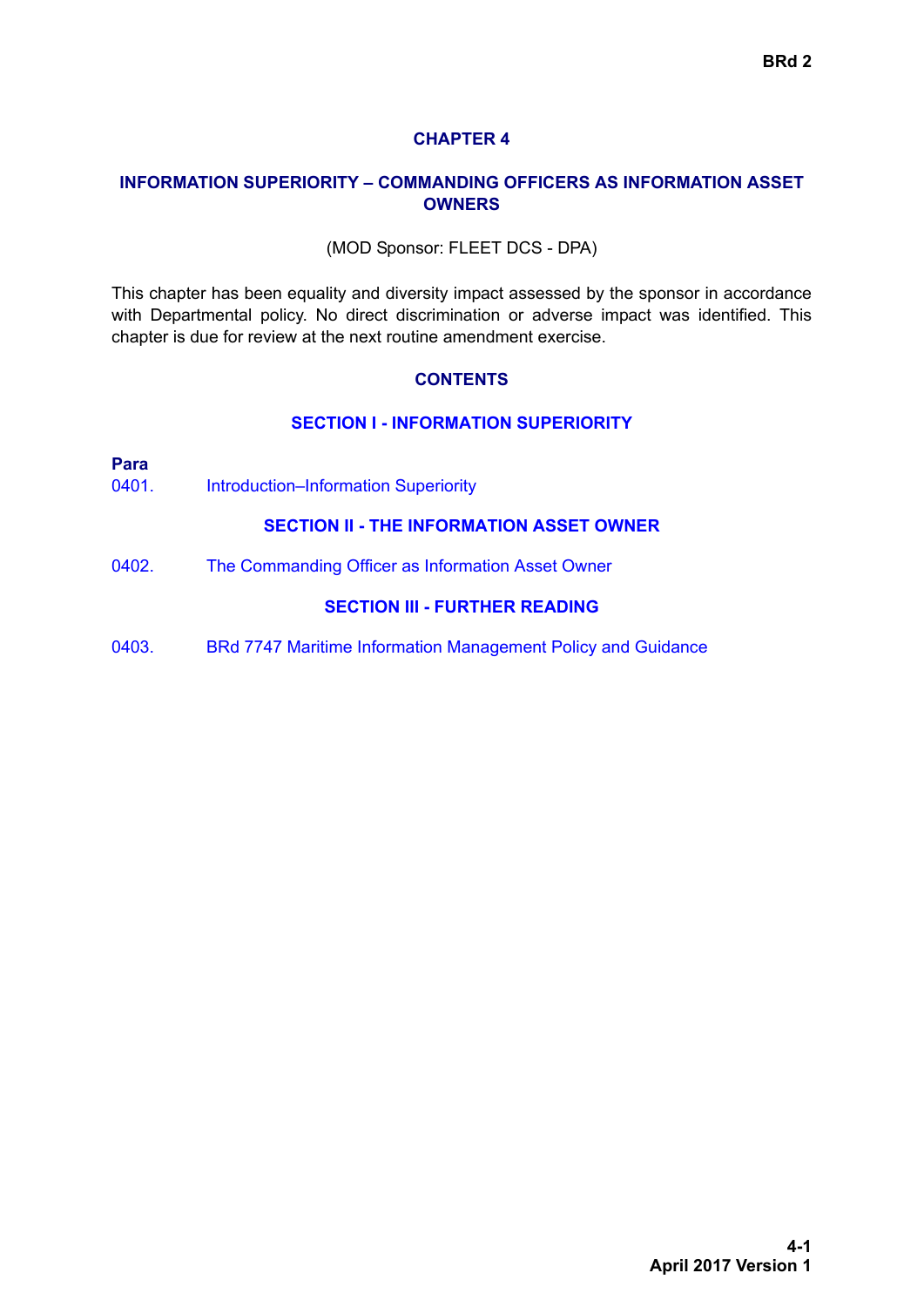# **CHAPTER 4**

# <span id="page-1-0"></span>**INFORMATION SUPERIORITY–COMMANDING OFFICERS AS INFORMATION ASSET OWNERS**

### **SECTION I - INFORMATION SUPERIORITY**

### **0401. Introduction–Information Superiority**

1. Information is a strategic asset and the way an organisation manages its information is critical to its effectiveness. There are three strands to the effective and efficient use of information; Technology, Process, and most importantly – People. All three are critical to our success in delivering the Naval Service's contribution to the Defence Information Vision;

*'Agile exploitation of our information capabilities to improve effectiveness and efficiency on operations and in support areas through access to and sharing of timely, accurate and trusted information'.*

2. The Navy Board has a strategic objective to transform the way we manage, share, present, protect, and exploit information to deliver Information Superiority in the battle-space, efficiency in the business-space, and Information Assurance.

3. Information Superiority is the UK Defence's Communications and Intelligence Capability. It is about using Technology, Process, and People to provide UK Defence with the understanding it needs, so the right decisions are made, and the right action is taken, at the right time. Joint Doctrine Publication 0.01.1 defines Information Superiority further as;

*'Possessing a greater degree of information about the battle-space, being able to exploit that information more rapidly and preventing the adversary from obtaining or exploiting information which could give combat advantage'.*

4. In any Naval Unit the Commanding Officer, as Information Asset Owner, is key to the successful achievement of Information Superiority.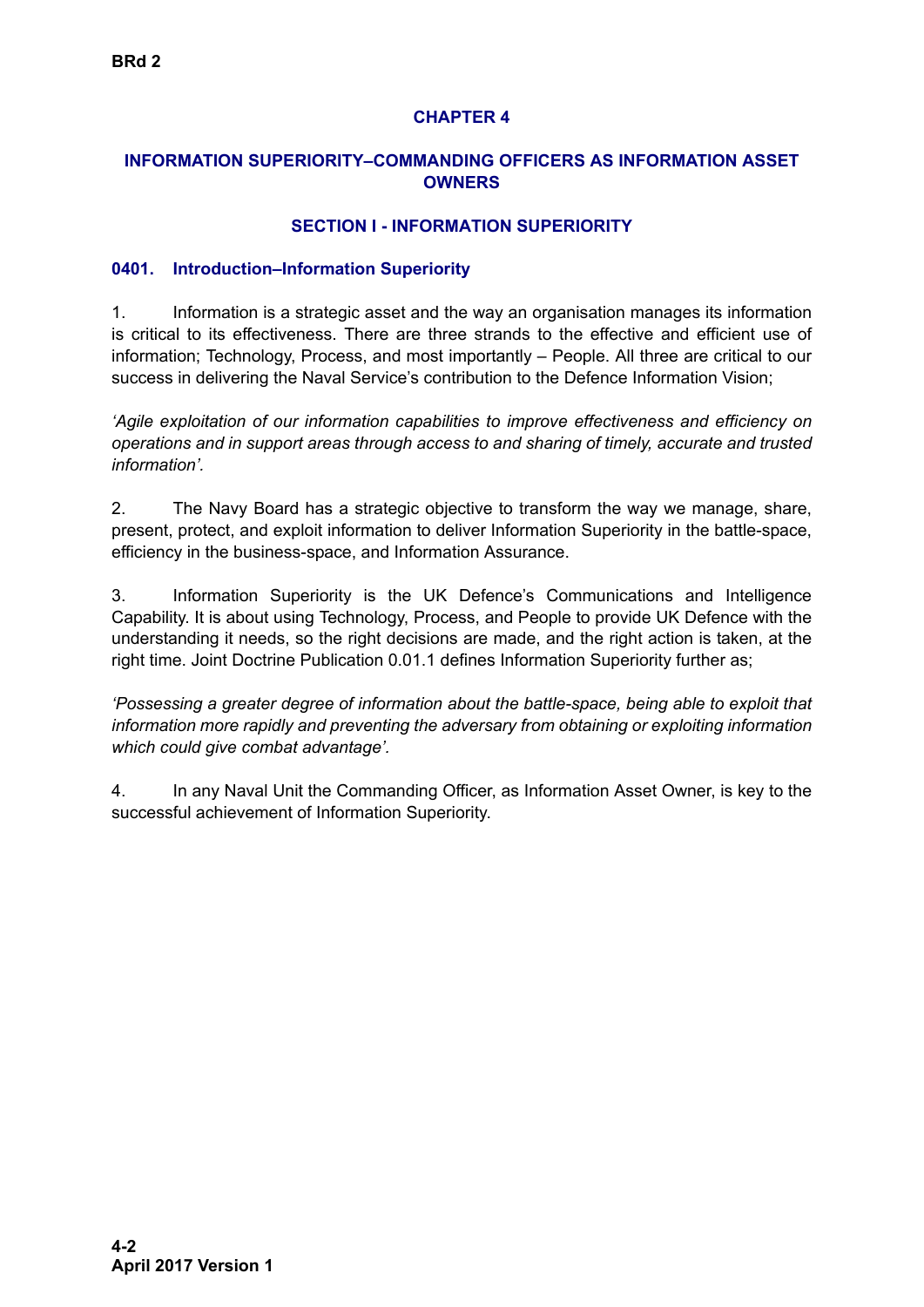# **SECTION II - THE INFORMATION ASSET OWNER**

# <span id="page-2-0"></span>**0402. The Commanding Officer as Information Asset Owner**

1. Within Navy Command TLB all Commanding Officers and senior NCHQ staff (OF6 and above) have the secondary role of Information Asset Owner (IAO). The IAO is accountable for the risks to an organisation's outputs (including reputation and public trust) that are associated with the use of information, both personal and business-critical.

2. The IAO is responsible for leading and fostering a culture that values, protects and uses information as a strategic asset, and for the public good throughout the organisation and it's supporting chain, and for championing best practices to support the above Navy Board objective.

3. The IAO needs to know what information the unit stores and processes, ensuring it does so efficiently and effectively to achieve the organisation's outputs, and in accordance with relevant and extant statutory regulations (e.g. DPA98) and departmental and Navy Command policies.

4. Within Navy Command TLB all IAOs are mandated to undertake appropriate Information Superiority training including the 'Responsible for Information – Information Asset Owner' computer-based-training package, on appointment and annually thereafter. They also need to ensure 100% compliance within their organisation for such training in accordance with MOD CIO and Navy Command policies.

5. Information Superiority will not be achieved by an organisation without the leadership and support from the Commanding Officer as an IAO.